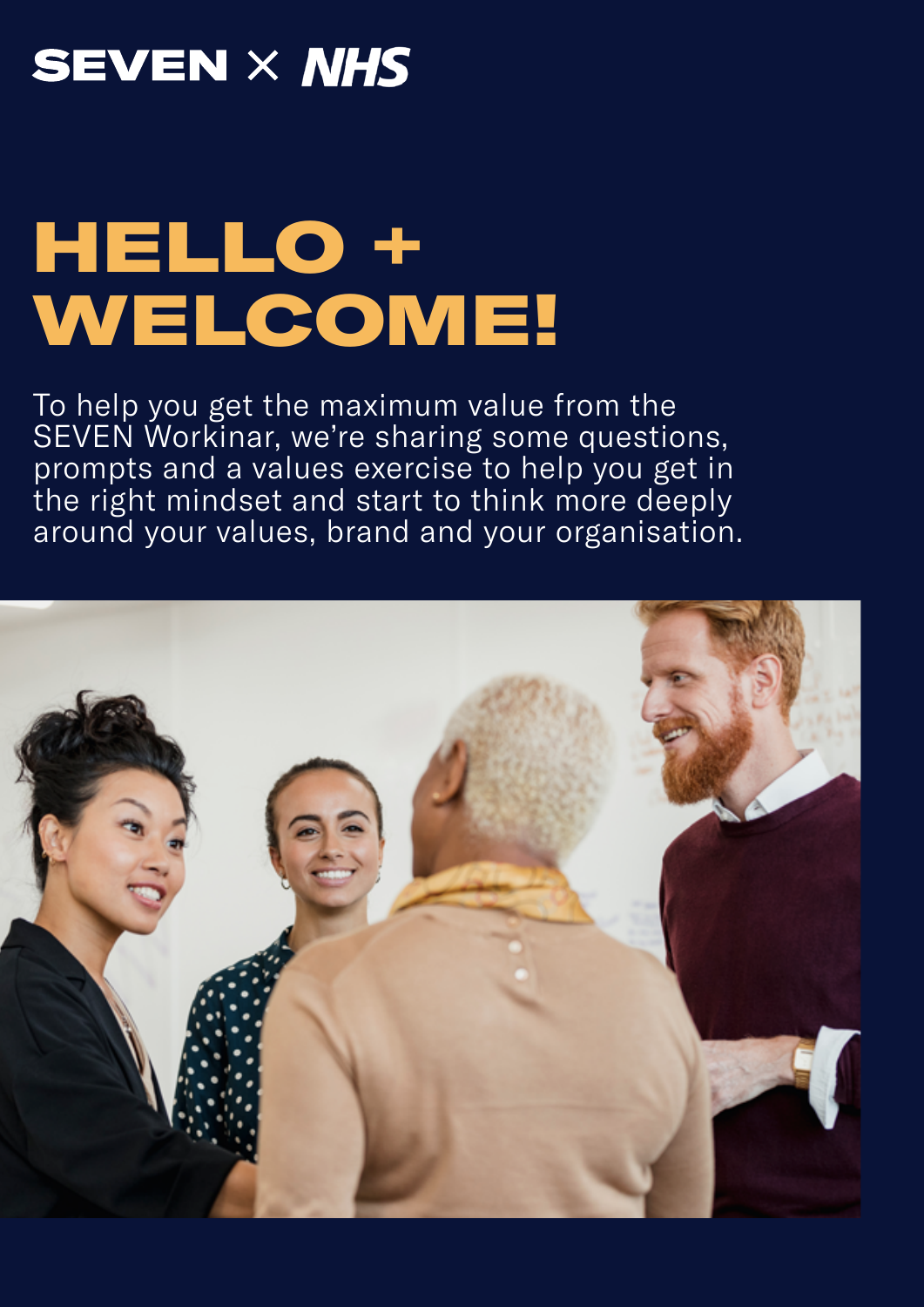### WELCOME VIDEO FROM SEVEN FOUNDER



Evelyn Cotter

Please familiarise yourself with Mural ahead of the workinar: **[short video](https://drive.google.com/file/d/1GhW5SDSGiDrMnhHaaHJndK1QXNQMcpf1/view?usp=sharing) [short written guide](https://drive.google.com/file/d/1OECorluDCyKBvM5p8vw9ZIXWacW4gBPZ/view?usp=sharing)**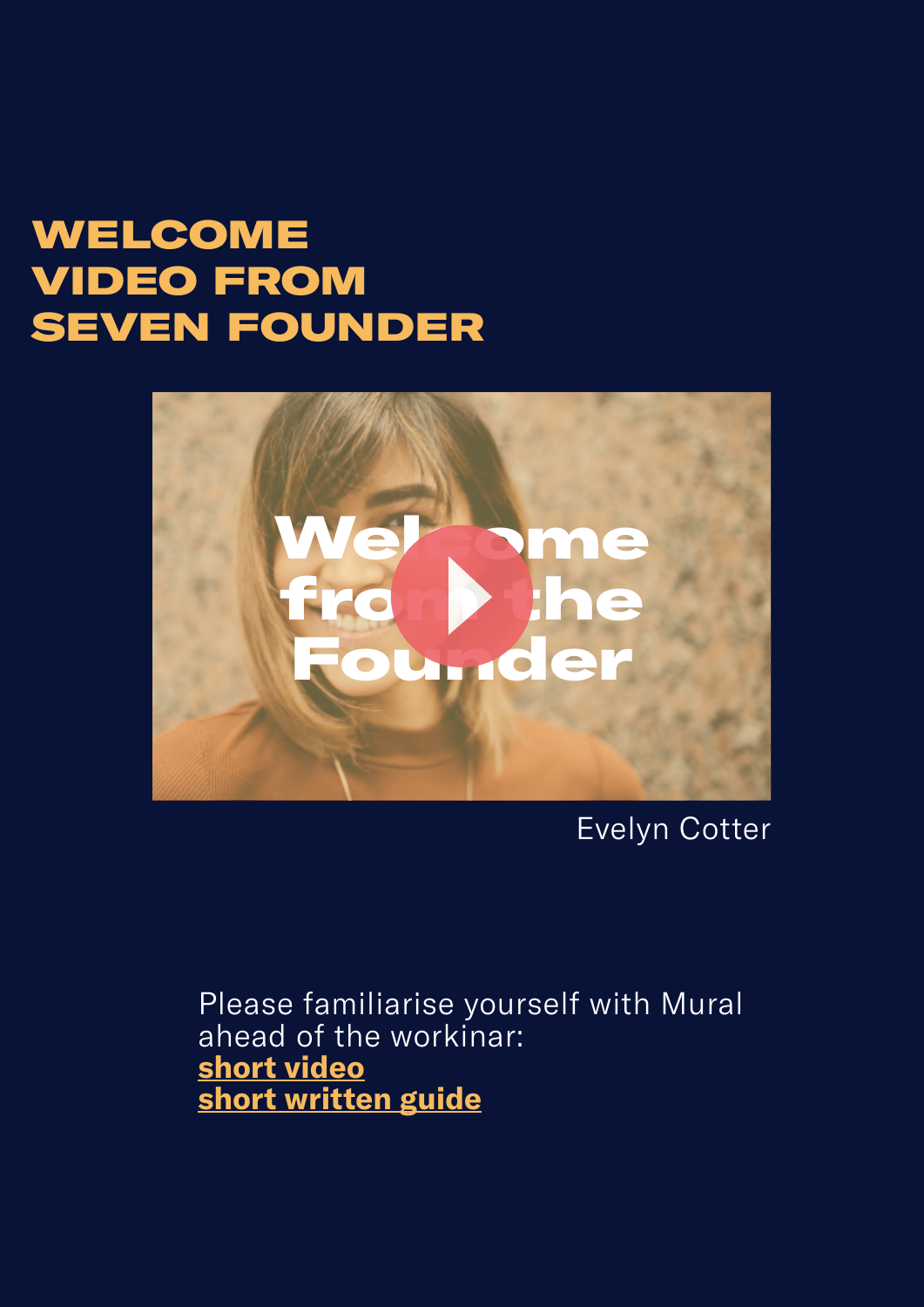#### Who you are and how you treat others influences your ability to be an effective leader. Your values determine your behaviour.

**Some thinking or ideally journaling to do before the Workinar on the questions below:**

Note the traits and habits people most respect in your department, team and organisation?

What do the most influential people here have in common?

Where am I an expert/emerging expert?

What keywords do people associate with me? Do you have feedback, reviews, can you use a search function to see which words are used most? Do you note down good feedback when given verbally? This is a valuable habit to get into.

Do I behave consistently? *Consistency is one of the most valued traits of influential leaders.*

Team members will follow leaders they like, trust, and respect. So what are your top 3 everyday values? (values exercise below)

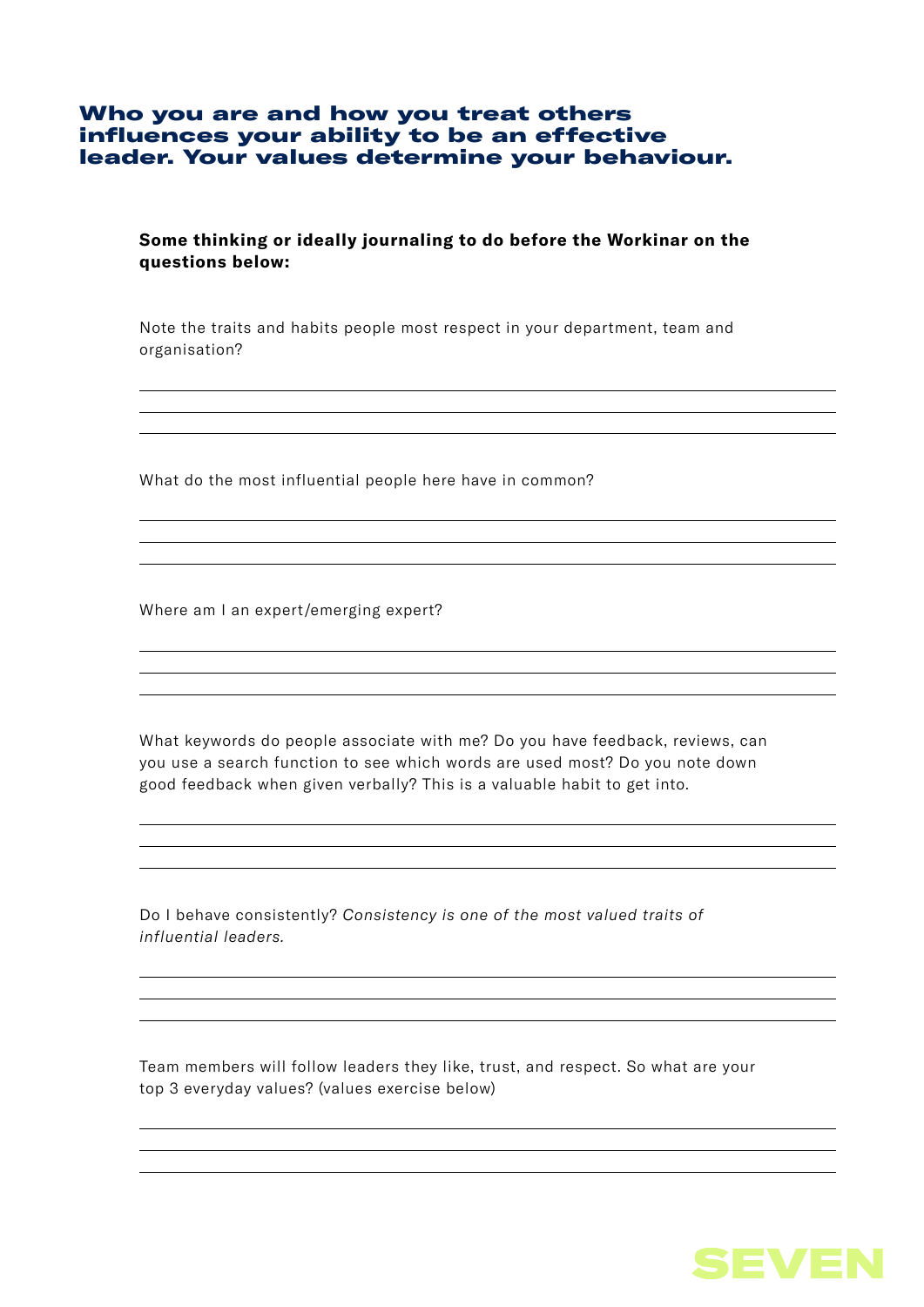What do you stand for and what will you not stand for? What do you want to be known for?

What role did your values play in key successes or failures in your life?

What values do you admire in others?

When reviewing values, look for what is valued within your organisation. What traits and habits are admired in your organisation?

Do you currently exhibit these traits? If not, can you or should you do so? Remember – your brand must be authentic. *Trying to imitate the behavior of others to win favor is not a long-term strategy.*

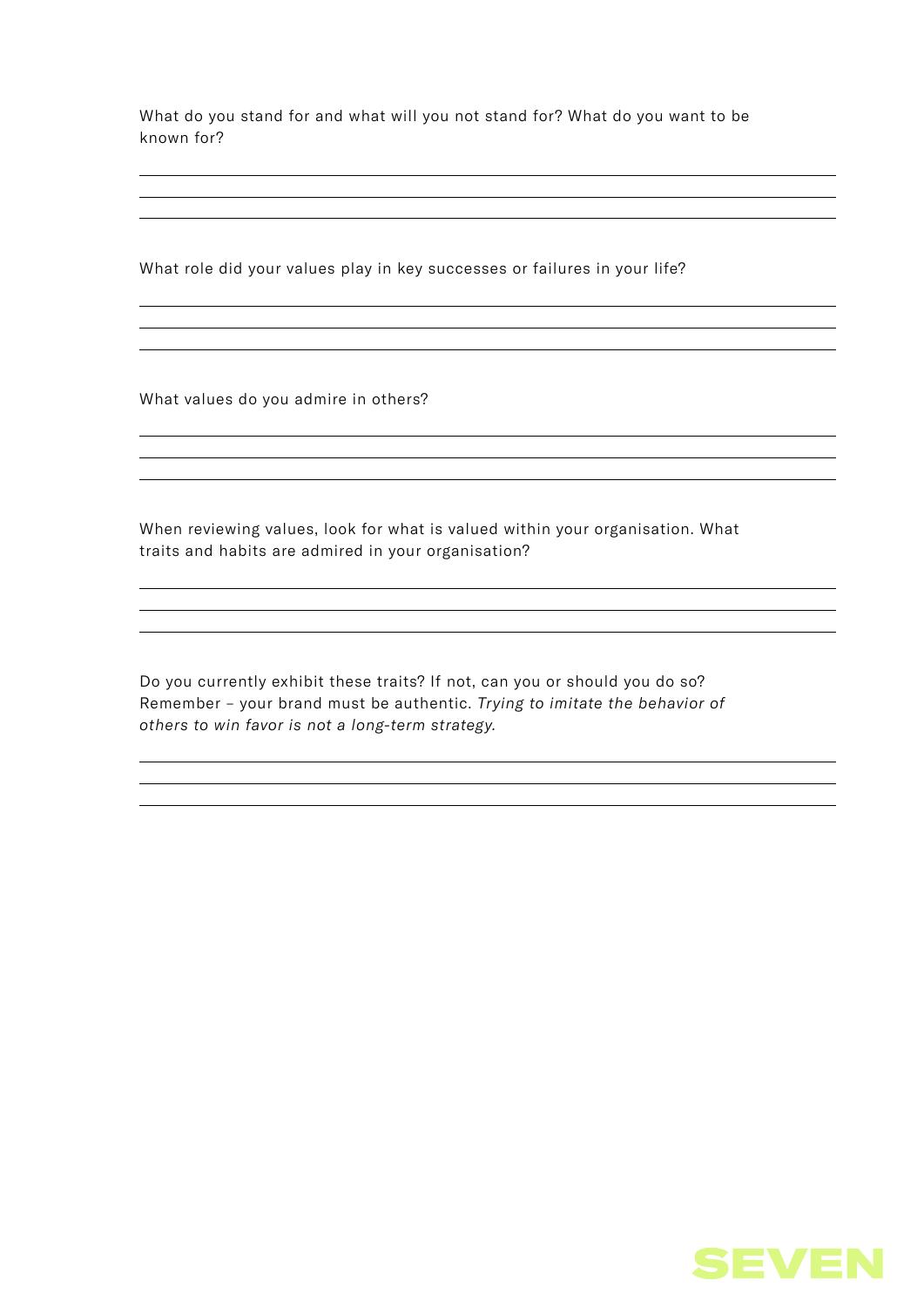### Values Check-in Exercise

Even if you feel clear on your values, do this exercise to get an accurate top 3. As we mature, grow, the world changes, our goals develop, our values may not change, but the order might.

#### **1. Determine Your Core Values**

From the list below, choose and circle every core value that resonates with you. Do not overthink your selection. As you read through the list, simply write down the words that feel like a core value to you personally. If you think of a value you possess that is not on the list, write it down.

Abundance Acceptance Accountability Achievement Adventure **Advocacy** Ambition Appreciation Attractiveness Autonomy Balance Being the Best **Benevolence** Boldness **Brilliance** Calmness **Caring Challenge Charity Cheerfulness** Cleverness **Collaboration Community** Commitment Compassion **Consistency** Contribution **Cooperation Creativity Credibility Curiosity** Daring

**Decisiveness** Dedication Dependability **Diversity** Empathy Encouragement Enthusiasm Ethics **Excellence** Expressiveness Fairness Family Flexibility **Friendships** Freedom Fun **Generosity Grace** Growth Happiness lealth Honesty **Humility** Humor Inclusiveness Independence **Individuality** Innovation Inspiration Intelligence Intuition Joy

Kindness Knowledge Leadership Learning Love Loyalty Making a Difference Mindfulness **Motivation Optimism** Open-Mindedness **Originality** Passion erfo<u>rmance</u> Personal Development Peace Perfection Playfulness **Popularity** Power Preparedness **Proactivity** Proactive Professionalism **Punctuality Ouality** Recognition Relationships **Reliability Resilience** 

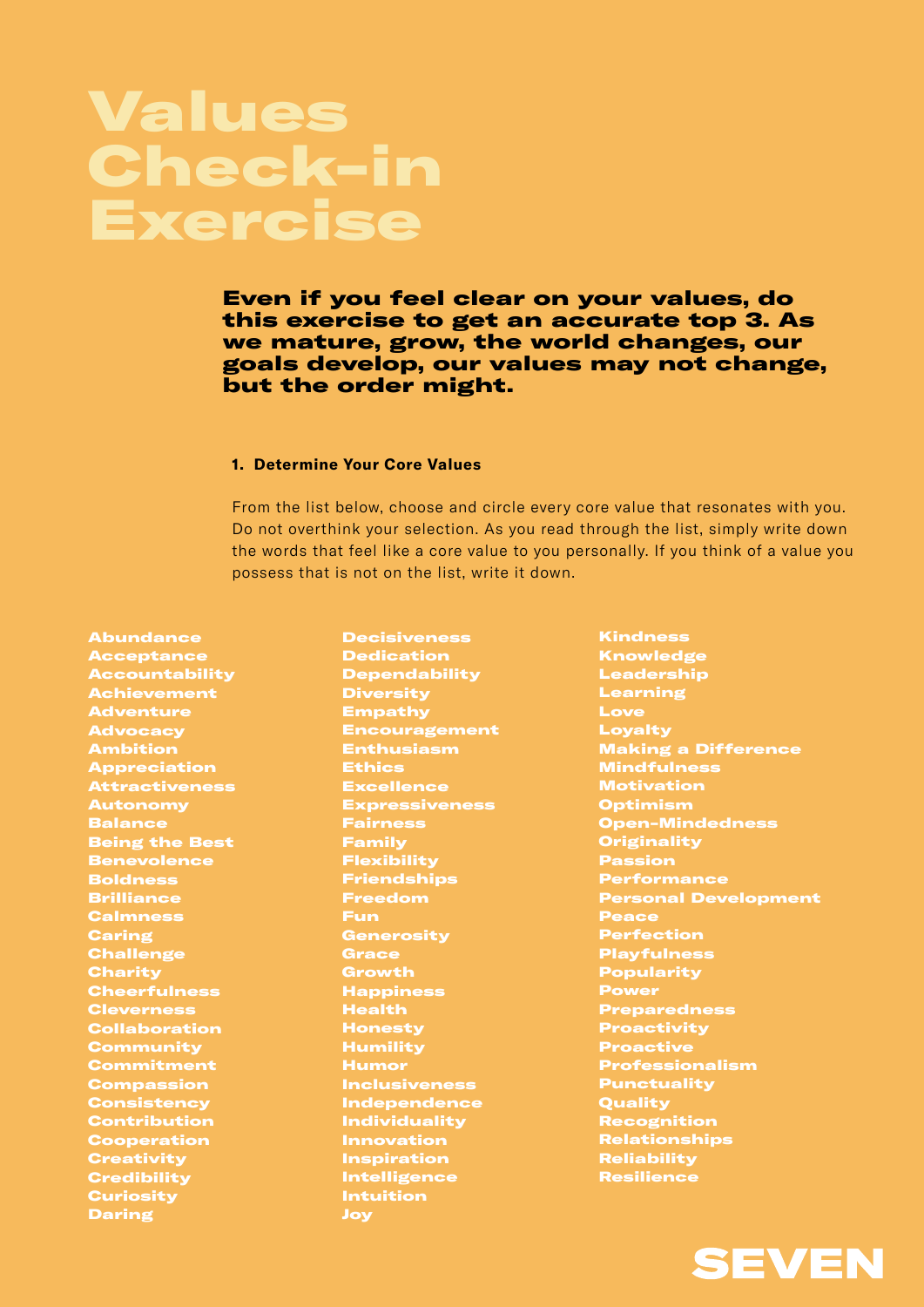### Values Check-in Exercise

#### **2. Group All Similar Values Together from the List of Values You Just Created**

Group them in a way that makes sense to you, personally. Create a maximum of five groupings. If you have more than five groupings, drop the least important grouping(s). See the example below.

| <b>Abundance</b>            | <b>Acceptance</b>          | <b>Appreciation</b>   |
|-----------------------------|----------------------------|-----------------------|
| Growth                      | <b>Compassion</b>          | <b>Encouragement</b>  |
| <b>Wealth</b>               | <b>Inclusiveness</b>       | <b>Thankfulness</b>   |
| <b>Security</b>             | <b>Intuition</b>           | <b>Thoughtfulness</b> |
| <b>Freedom</b>              | <b>Kindness</b>            | <b>Mindfulness</b>    |
| <b>Independence</b>         | Love                       |                       |
| <b>Flexibility</b>          | <b>Making a Difference</b> |                       |
| <b>Peace</b>                | <b>Open-Mindedness</b>     |                       |
|                             | <b>Trustworthiness</b>     |                       |
|                             | <b>Relationships</b>       |                       |
|                             |                            |                       |
|                             |                            |                       |
| <b>Balance</b>              | <b>Cheerfulness</b>        |                       |
| <b>Health</b>               | <b>Fun</b>                 |                       |
| <b>Personal Development</b> | <b>Happiness</b>           |                       |
| <b>Spirituality</b>         | <b>Humour</b>              |                       |
| <b>Well-Being</b>           | Inspiration                |                       |
|                             | <b>Joy</b>                 |                       |
|                             | Optimism                   |                       |
|                             | <b>Playfulness</b>         |                       |
|                             |                            |                       |

#### **3. Choose One Word Within Each Group that Represents the Label for the Entire Group**

Again, do not overthink your labels – there are no right or wrong answers. You are defining the answer that is right for you. See the example above – the label chosen for the grouping is circled.

#### **4. Add a Verb to Each Value Label**

Add a verb to each value so you can see what it looks like as an actionable core value. For example: Live in freedom. Seek opportunities for making a difference. Act with mindfulness. Promote well-being. Multiply happiness.

This will guide you in the actions you need to take to feel like you are truly living on purpose.

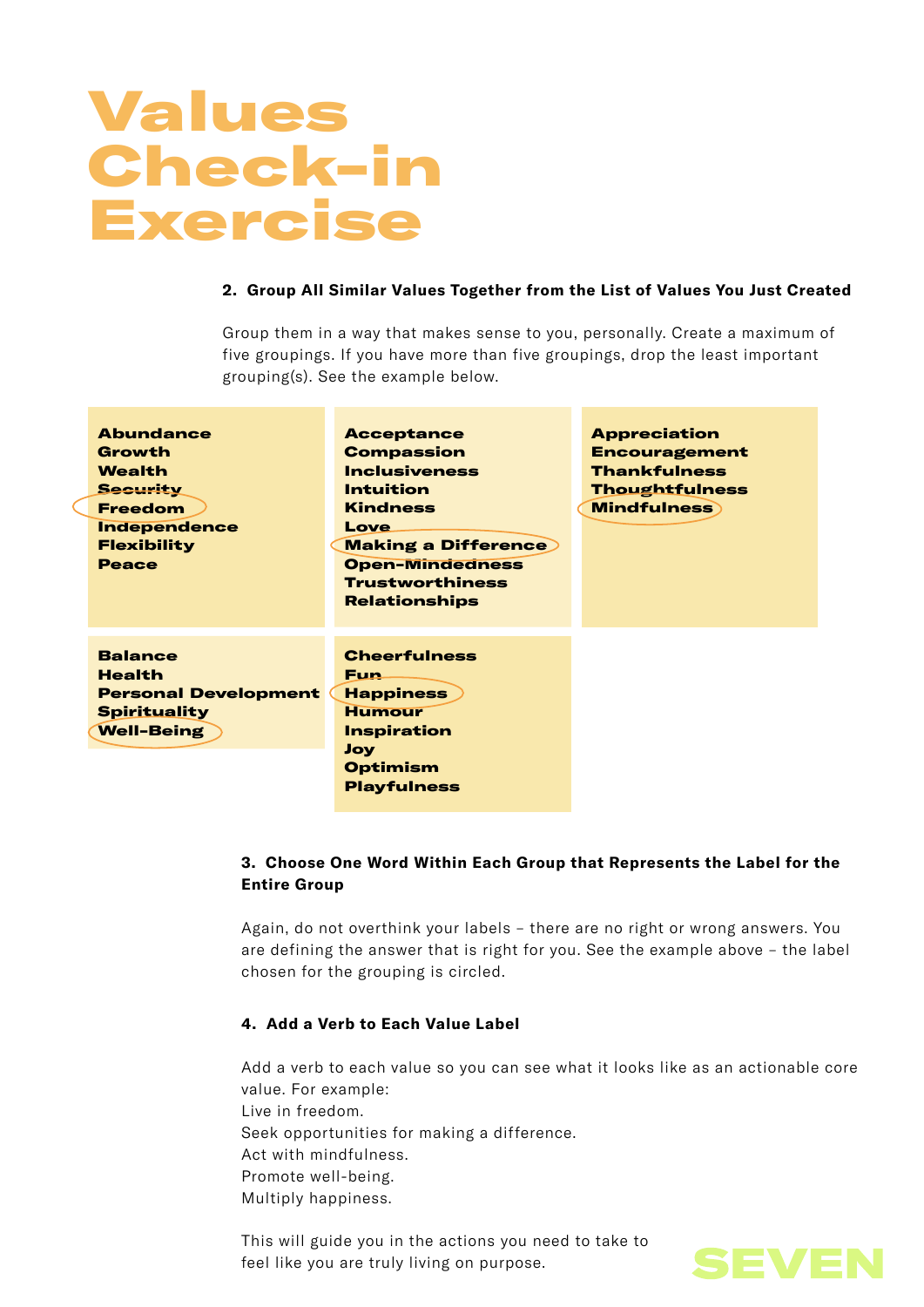### Values Check-in Exercise

#### **5. Finally, Print off Your Core Values And Hang Them Up Where You See Them when Faced with Decisions**

Where should you post them? Write your core values in order of priority in your planner, so they are available as an easy reference when you are faced with decisions. Put them on a sticky on the edge of your computer screen. Or make a background with them on it for your cell phone.

For example:

- 1. Live in freedom.
- 2. Act with mindfulness.
- 3. Promote well-being.
- 4. Multiply happiness.
- 5. Seek opportunities for making a difference.

If we can get to the place where we show up as our genuine selves, and let each other see who we really are, the awe-inspiring ripple effect will change the world.

*Terrie M. Williams*

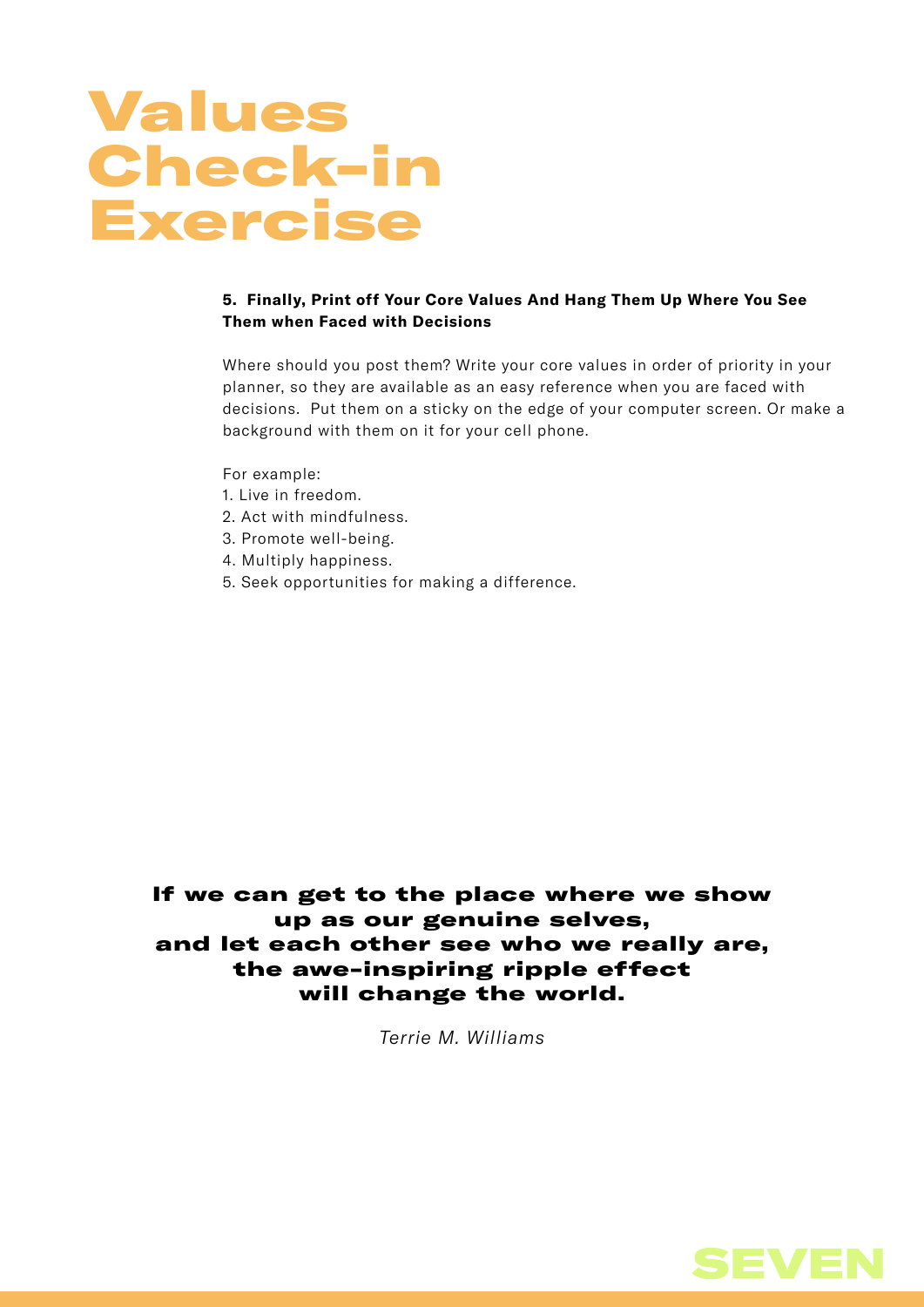## Leadership

#### Helpful prompts around leadership that may help with how to maximise your 1-1 coaching sessions!

There are 16 popular leadership qualities\*, which fall into five key areas, as a starting point for aspirational leaders - rate yourself out of 10 for each, 10 being excellent and 1 being underdeveloped.

**/10** Focus on results and stretch goals /10 Initiate and lead strategic change in your organisation /10 Act with honesty and integrity Develop key interpersonal skills such as communication, and /10 decision-making Build your personal capability by working on relevant professional /10

**Areas that are a 7 or below or you want to work on, bring to your 1-1 coach and dig into how you can model these, develop these and show these more.**

*\*Zenger and Folkman*